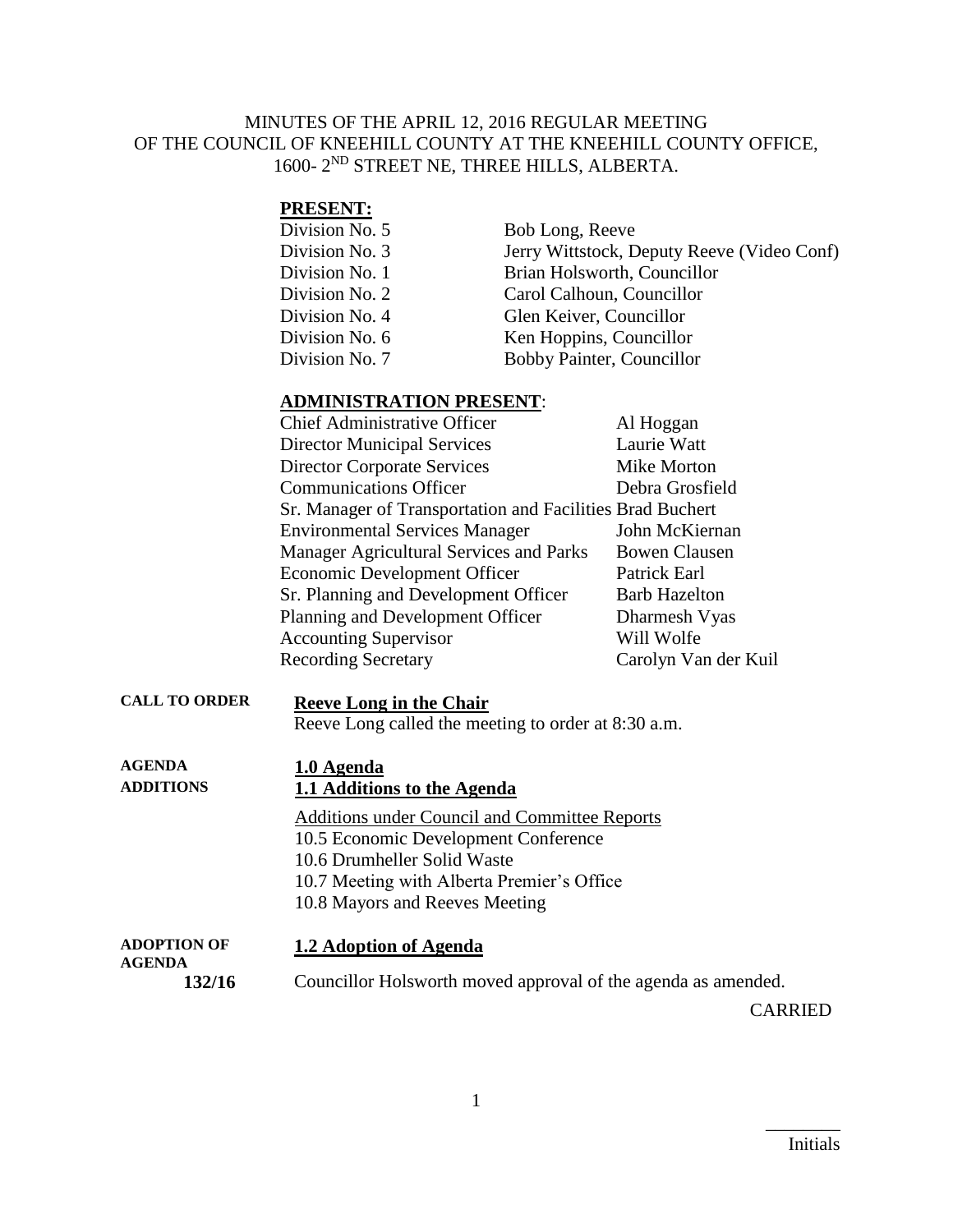# COUNCIL MINUTES OF APRIL 12, 2016

| <b>MINUTES</b>        | 2.0 Minutes                                                           |
|-----------------------|-----------------------------------------------------------------------|
|                       | 2.1 Regular Council Meeting Minutes of March 22, 2016                 |
| 133/16                | Councillor Calhoun moved approval of the March 22, 2016 Council       |
|                       | Meeting minutes as presented.                                         |
|                       | <b>CARRIED</b>                                                        |
|                       |                                                                       |
| <b>MUNICIPAL SERV</b> | <b>5.0 Municipal Services</b>                                         |
| <b>TRANSPORTATION</b> | 5.1 Transportation                                                    |
| <b>CAPITAL BUDGET</b> | <b>5.1.1 Capital Budget Amendment</b>                                 |
| <b>AMENDMENT</b>      |                                                                       |
| 134/16                | Councillor Calhoun moved that Council approve to cancel the Old       |
|                       | Shop Rehabilitation Capital Project in the amount of \$500,000.00 and |
|                       | approve \$35,000.00 to go towards new lighting in the old shops.      |
|                       | <b>CARRIED</b>                                                        |
|                       |                                                                       |
| <b>POLICY #13-1</b>   | 5.1.2 Policy #13-1, Industry Dust Suppression                         |
| 135/16                | Councillor Calhoun moved that Council approve Policy #13-1,           |
|                       | Commercial and Industry Dust Suppression as presented.                |
|                       | <b>CARRIED</b>                                                        |
|                       |                                                                       |
| WATER/                | 5.2 Water/Wastewater/Environment                                      |
| WASTEWATER            |                                                                       |
| <b>ENVIRONMENT</b>    |                                                                       |
| <b>BYLAW #1699</b>    | <u>5.2.1 Bylaw #1699, Water &amp; Wastewater Services Bylaw</u>       |
| 136/16                | Councillor Holsworth moved that Council give first reading to         |
|                       | Bylaw #1699 as amended, that being a Bylaw for the purpose to         |
|                       | regulate and provide for the supply and use of water and wastewater   |
|                       | when provided by Kneehill County.                                     |
|                       | <b>CARRIED</b>                                                        |
|                       |                                                                       |
| 137/16                | Councillor Calhoun moved that second reading be given to              |
|                       | Bylaw #1699 as amended.                                               |
|                       | <b>CARRIED</b>                                                        |
|                       |                                                                       |
| 138/16                | Councillor Hoppins moved that consideration to hold third reading be  |
|                       | given to Bylaw #1699 as amended.                                      |
|                       | <b>CARRIED UNANIMOUSLY</b>                                            |
|                       |                                                                       |
| 139/16                | Councillor Holsworth moved that third reading be given to             |
|                       | Bylaw #1699 as amended.                                               |
|                       | <b>CARRIED</b>                                                        |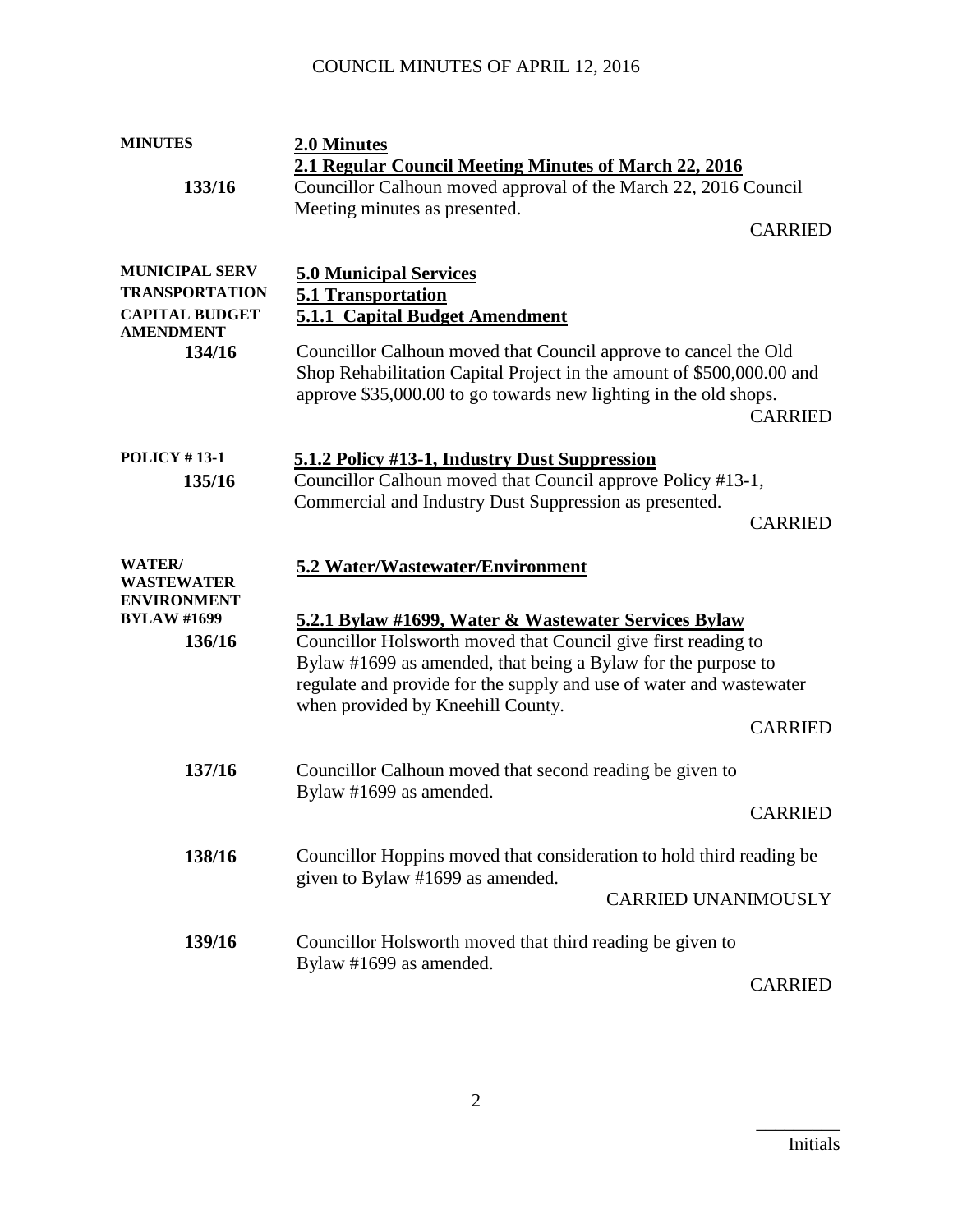# COUNCIL MINUTES OF APRIL 12, 2016

| <b>PLANNING</b>                                            | 5.3 Planning                                                                                                                                                                                                                                                                       |
|------------------------------------------------------------|------------------------------------------------------------------------------------------------------------------------------------------------------------------------------------------------------------------------------------------------------------------------------------|
| <b>SUBDIVISION</b><br><b>EXTENSION</b>                     | 5.3.1 Request for Extension of an Approved Subdivision                                                                                                                                                                                                                             |
| 140/16                                                     | Councillor Calhoun moved that Council approve the extension of the<br>registration timeframe for subdivision approval KNE120220 until July<br>31, 2016 and waive the extension fee.                                                                                                |
|                                                            | <b>CARRIED</b>                                                                                                                                                                                                                                                                     |
| <b>BYLAW #1709</b><br>141/16                               | 5.3.2 Bylaw #1709, SE 19-30-25-W4- Redesignation<br>Councillor Holsworth moved that Council move first reading of Bylaw<br>#1709 to amend Land Use Bylaw #1564 by redesignating the relevant<br>3.71 acres of SE 19-30-25 W4 from Agricultural (A) to Country<br>Residential (CR). |
|                                                            | <b>CARRIED</b>                                                                                                                                                                                                                                                                     |
| 142/16                                                     | Councillor Hoppins moved that Council move to replace Twin Creek<br>Estates Outline Plan dated November 2007 with Twin Creek Estates<br>Outline Plan dated March 16, 2016.                                                                                                         |
|                                                            | <b>CARRIED</b>                                                                                                                                                                                                                                                                     |
| 143/16                                                     | Councillor Holsworth moved that Council schedule a public hearing for<br>the redesignation of approximately 3.71 acres from Agriculture to<br>Country Residential for May 10, 2016 at 11:00 a.m. as per Section 606<br>of the Municipal Government Act.<br><b>CARRIED</b>          |
|                                                            |                                                                                                                                                                                                                                                                                    |
| <b>ASB</b><br><b>POLICY #12-3</b><br>144/16                | <b>5.4 Agricultural Service Board</b><br>5.4.1 Policy #12-3, Commemorative Bench Program<br>Councillor Calhoun moved that Council approve Policy #12-3,<br>Commemorative Bench Program, as presented.<br><b>CARRIED</b>                                                            |
|                                                            | The meeting recessed from 9:27 a.m. to 9:37 a.m.                                                                                                                                                                                                                                   |
|                                                            | Brad Buchert, Bowen Clausen, John Mckiernan, Barb Hazelton, and<br>Dharmesh Vyas were not present when the meeting reconvened.                                                                                                                                                     |
| <b>CORPORATE SERV</b><br><b>FINANCIAL</b><br><b>REPORT</b> | <b>6.0 Corporate Services</b><br>6.14TH Quarter 2015 Financial Report                                                                                                                                                                                                              |
| 145/16                                                     | Councillor Holsworth moved that Council receive the January to<br>December 2015 Financial Reports as presented for information.<br><b>CARRIED</b>                                                                                                                                  |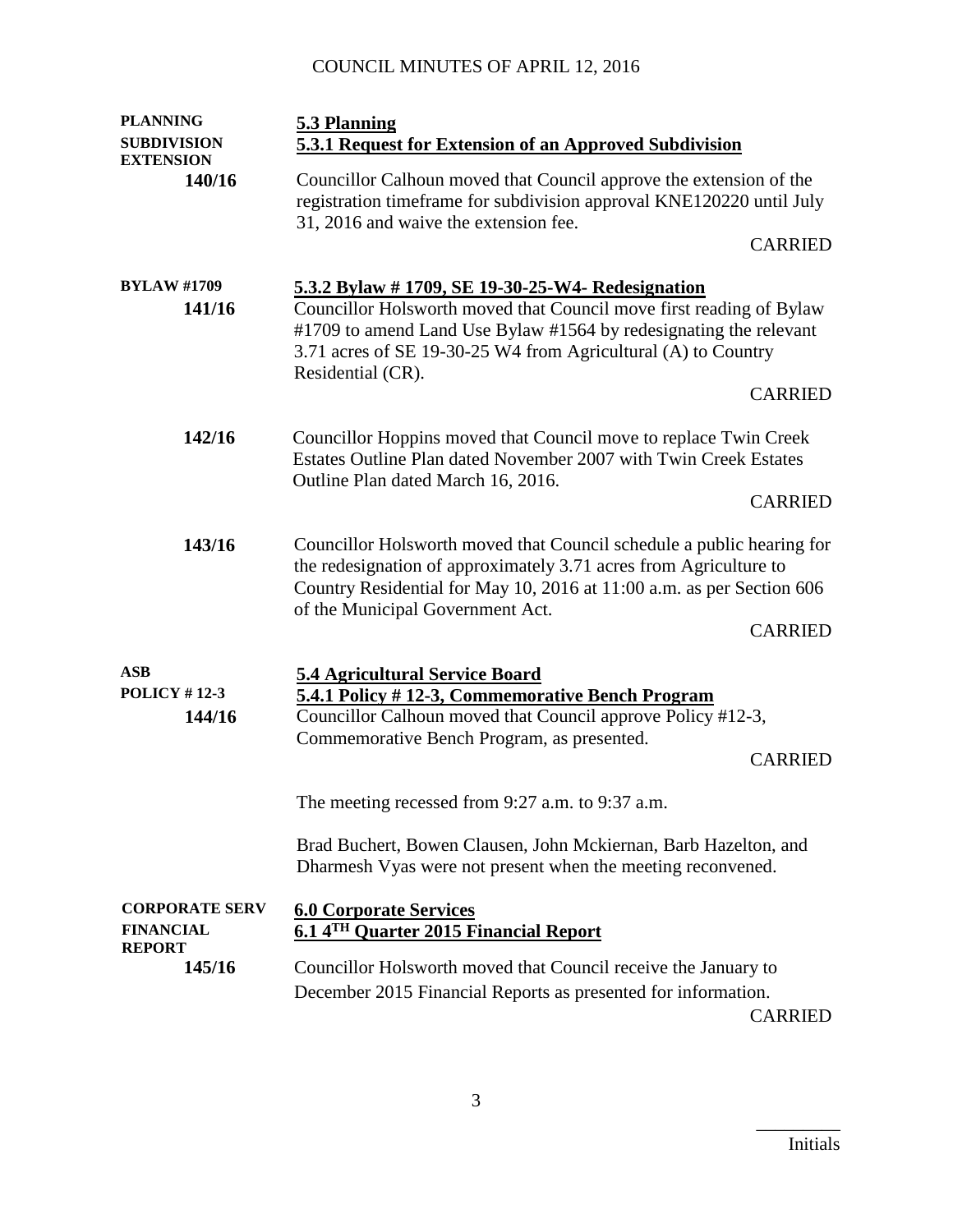| <b>BANK REC</b>                             | 6.5 Bank Reconciliation - January and February 2016                                                                                                                                                                                                                                                                                                                                                                                                                                                        |
|---------------------------------------------|------------------------------------------------------------------------------------------------------------------------------------------------------------------------------------------------------------------------------------------------------------------------------------------------------------------------------------------------------------------------------------------------------------------------------------------------------------------------------------------------------------|
| 146/16                                      | Councillor Calhoun moved that Council receive the January and<br>February 2016 Bank Reconciliation Report as presented for<br>information.<br><b>CARRIED</b><br>The meeting recessed from $9:55$ a.m. to 10:05 a.m.<br>David Imrie, Michael Tautchin and Mike Minard from Alberta<br>Municipal Affairs, Linear Taxation/Assessment Department, were<br>present when the meeting re-convened.                                                                                                               |
| <b>DELEGATIONS</b><br><b>GOV OF ALBERTA</b> | <b>3.0 Delegations</b><br>3.1 Government of Alberta Linear Property Assessment<br><b>Presentation</b><br>Alberta Government presented to Council an update on Kneehill                                                                                                                                                                                                                                                                                                                                     |
|                                             | County's Linear Property Assessment and an overview of the 2016<br>Linear Tax Year.                                                                                                                                                                                                                                                                                                                                                                                                                        |
| 2015 SURPLUS                                | 6.2 2015 Surplus                                                                                                                                                                                                                                                                                                                                                                                                                                                                                           |
| 147/16                                      | Councillor Holsworth moved that Council transfer \$460,000 to<br>Contingency Reserve and \$621,209 to Special Projects Reserve to<br>balance 2016 budget and 1,836,791 to Water Service Area Reserve to<br>pay off the debentures.<br><b>CARRIED</b>                                                                                                                                                                                                                                                       |
|                                             |                                                                                                                                                                                                                                                                                                                                                                                                                                                                                                            |
| <b>2016 BALANCED</b><br><b>BUDGET</b>       | 6.3 2016 Balanced Budget                                                                                                                                                                                                                                                                                                                                                                                                                                                                                   |
| 148/16                                      | Councillor Calhoun moved that Council cancel project B1610<br>(\$750,500) and apply Special Project reserves in the amount of<br>\$621,209 to balance 2016 budget. This comes from part of the 2015 the<br>Surplus that was transferred to reserves. In addition, the remaining<br>balance of debenture \$2,699,000 to be paid from WSA Reserve, part of<br>which comes from the 2015 surplus and part from the WSA tax and the<br>resulting savings of not making the December payment.<br><b>CARRIED</b> |
|                                             | The meeting recessed from $11:50$ a.m. to $1:19$ p.m.                                                                                                                                                                                                                                                                                                                                                                                                                                                      |
|                                             | Will Wolfe and Debra Grosfield were not present and Barb Hazelton<br>was present when the meeting reconvened.                                                                                                                                                                                                                                                                                                                                                                                              |
| <b>BYLAW #1710</b>                          | 6.4 Bylaw #1710, Master Rates                                                                                                                                                                                                                                                                                                                                                                                                                                                                              |
| 149/16                                      | Councillor Wittstock moved that first reading be given to Bylaw<br>#1710, that being the Master Rates Bylaw, establishing rates, fees,<br>penalties and charges for various goods, licenses, permits and services.<br><b>CARRIED</b>                                                                                                                                                                                                                                                                       |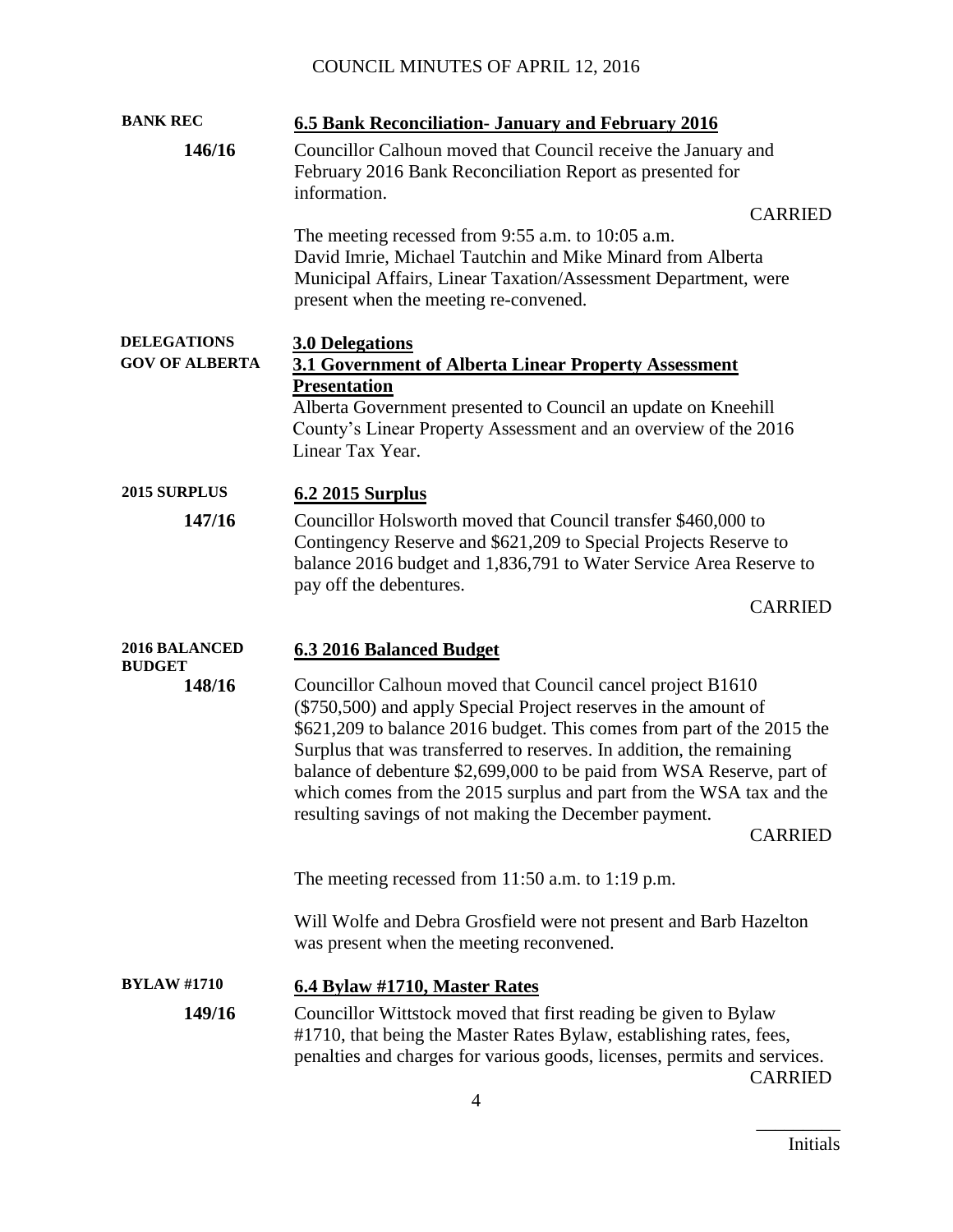| 150/16                                     | Councillor Calhoun moved that second reading be given to<br>Bylaw #1710.                                                                                                                                                    |
|--------------------------------------------|-----------------------------------------------------------------------------------------------------------------------------------------------------------------------------------------------------------------------------|
|                                            | <b>CARRIED</b>                                                                                                                                                                                                              |
| 151/16                                     | Councillor Hoppins moved that consideration to hold third reading be<br>given to Bylaw #1710.                                                                                                                               |
|                                            | <b>CARRIED UNANIMOUSLY</b>                                                                                                                                                                                                  |
| 152/16                                     | Councillor Keiver moved that third reading be given to Bylaw #1710.<br><b>CARRIED</b>                                                                                                                                       |
| <b>NEW BUSINESS</b><br><b>GOLDEN ACRES</b> | <b>8.0 New Business</b><br>8.1 Golden Acres Honey Site Visit                                                                                                                                                                |
| 153/16                                     | Councillor Calhoun moved that Council approve the Golden Acres<br>Honey Farm Site Visit for Tuesday, May 10th, 2016 at 1:00 p.m.<br><b>CARRIED</b>                                                                          |
| <b>INDUSTRIAL</b><br><b>ASSESSMENT</b>     | <b>8.2 Centralized Industrial Assessment</b>                                                                                                                                                                                |
| 154/16                                     | Councillor Calhoun moved that Council directs Administration to<br>complete the draft letter as amended, signed by the Reeve, and to be<br>sent to the Minister of Municipal Affairs.                                       |
|                                            | <b>CARRIED</b>                                                                                                                                                                                                              |
| <b>POLICY #11-1</b><br>155/16              | 8.3 Policy #11-1, Handling Public Concerns<br>Councillor Holsworth moved that Council approve Policy #11-1,<br>Handling Public Concerns as amended.<br><b>CARRIED</b>                                                       |
| <b>PARADE SEASON</b>                       | 8.4 2016 Parade Season                                                                                                                                                                                                      |
| 156/16                                     | Councillor Hoppins moved that Council authorize attendance to<br>Council to participate in the Trochu, Three Hills, Linden, Carbon,                                                                                         |
|                                            | Torrington and Acme parades.<br><b>CARRIED</b>                                                                                                                                                                              |
| <b>CANADIAN</b><br><b>BADLANDS</b>         | 8.5 Request for Sponsorship- Canadian Badlands Conference                                                                                                                                                                   |
| 157/16                                     | Councillor Holsworth moved that Council approves sponsorship in the<br>amount of \$500.00 for the Economics and Tourism workshop at the<br>Canadian Badlands Conference being held in Drumheller from April<br>19-21, 2016. |

CARRIED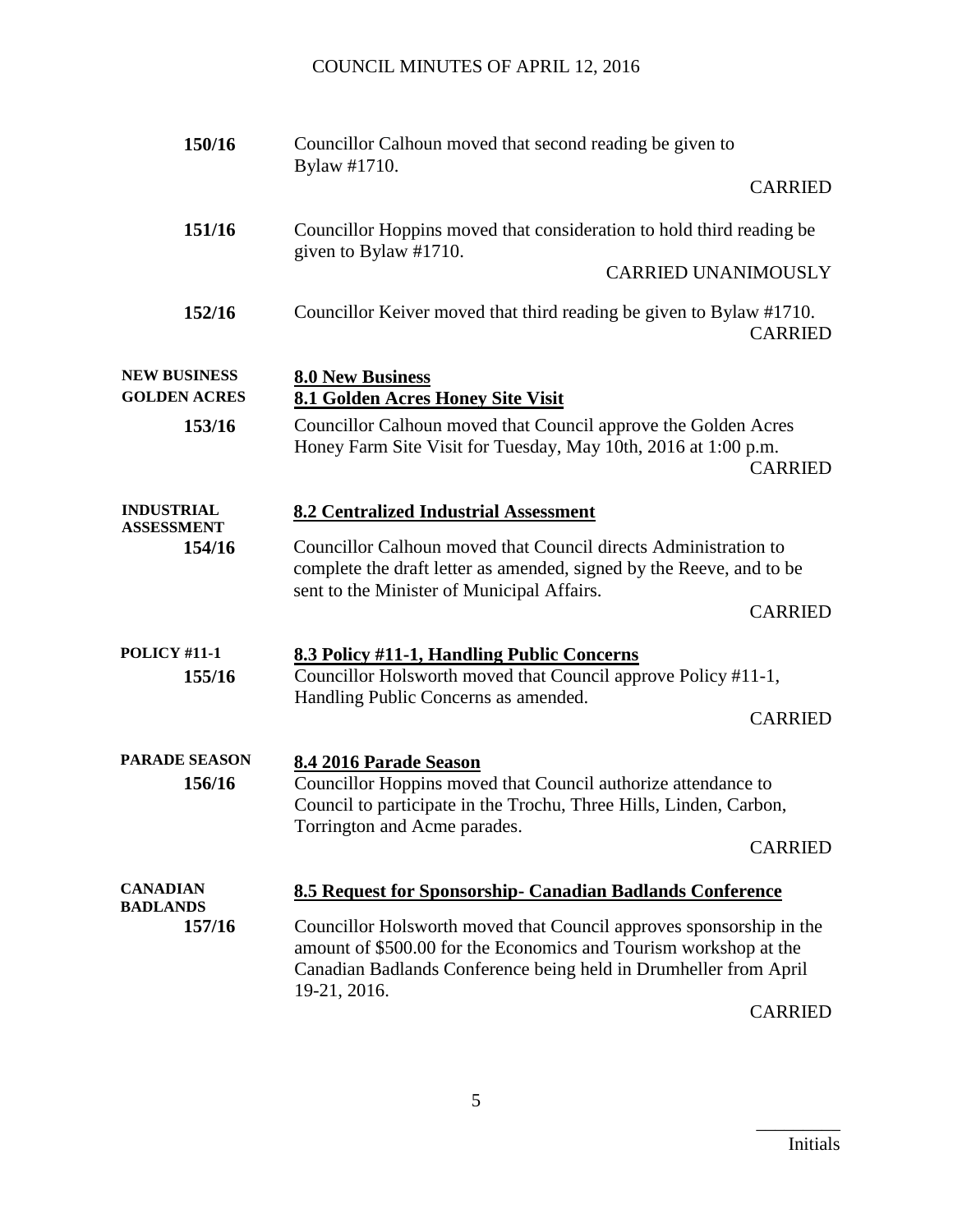# COUNCIL MINUTES OF APRIL 12, 2016

| <b>COUNCIL REPORTS</b>                                     | <b>10.0 Council and Committee Reports</b>                                                                                                                                                 |
|------------------------------------------------------------|-------------------------------------------------------------------------------------------------------------------------------------------------------------------------------------------|
| <b>CAC</b>                                                 | 10.1 Community Action Committee-Written report was submitted by                                                                                                                           |
|                                                            | Councillor Hoppins on the meeting he attended on March 24, 2016.                                                                                                                          |
| <b>CAEP</b>                                                | <b>10.2 Central Alberta Economic Partnership-</b> Draft minutes were<br>provided on the meeting that took place on March 2, 2016.                                                         |
| <b>KHILL HOUSING</b>                                       | <b>10.3 Kneehill Housing-</b> A written report was submitted by Councillor<br>Hoppins on the Central Zone Senior Housing meeting he attended in<br>Sylvan Lake on March 18, 2016.         |
| <b>EOEP COURSE</b>                                         | <b>10.4 Elected Officials Education Program Report- A written report</b><br>was submitted by Councillor Painter on the course he attended on<br>Ethics and Municipal Politics.            |
| <b>ECONOMIC</b><br><b>DEVELOPMENT</b><br><b>CONFERENCE</b> | 10.5 Economic Development Conference-Reeve Long provided a<br>verbal report on the conference he attended from April 6-8, 2016.                                                           |
| <b>DRUM SOLID</b><br><b>WASTE</b>                          | <b>10.6 Drumheller Solid Waste-</b> Councillor Calhoun provided a verbal<br>report on the February 25, 2016 meeting.                                                                      |
| <b>PREMIER'S OFFICE</b><br><b>MEETING</b>                  | 10.7 Meeting with Alberta Premier's Office-Reeve Long provided a<br>verbal report on the meeting he had with the Premier's Office.                                                        |
| <b>MAYORS AND</b><br><b>REEVES MTG</b>                     | <b>10.8 Mayors and Reeves Meeting-Reeve Long provided a verbal</b><br>report on the meeting he attended on March 23, 2016.                                                                |
| 158/16                                                     | Councillor Hoppins moved that Council receive the Council and<br>Committee reports as presented.<br><b>CARRIED</b>                                                                        |
| <b>COUNCIL ACT LIST</b><br>159/16                          | 11.0 Council Follow-Up Action List<br>Councillor Holsworth moved that Council receive the April 12, 2016<br>Council Follow-Up Action List as presented for information.<br><b>CARRIED</b> |
|                                                            | The meeting recessed from 2:15 p.m. to 2:20 p.m.                                                                                                                                          |
| <b>IN-CAMERA</b><br>160/16                                 | 12.0 In-Camera<br>Councillor Hoppins moved that Council go into In-Camera to discuss<br>Legal matters at 2:20 p.m.<br><b>CARRIED</b>                                                      |
|                                                            | Councillor Wittstock left the meeting at 2:20 p.m.                                                                                                                                        |